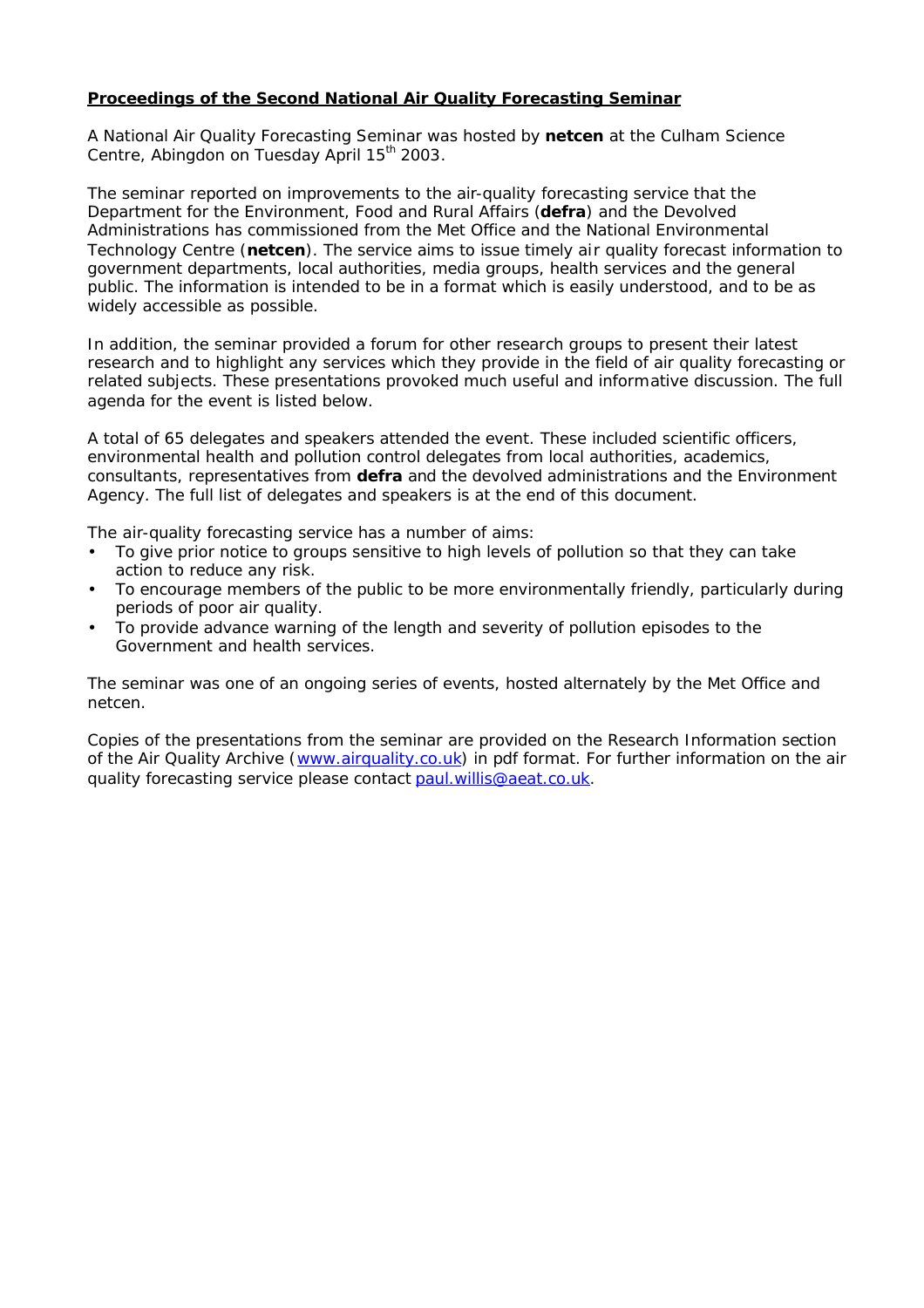## The 2<sup>nd</sup> UK Air Pollution Forecasting Seminar Tuesday 15<sup>th</sup> April 2003 Zeta Room **netcen**, Culham Science Centre

|                    | Timetable                                                                                              |  |
|--------------------|--------------------------------------------------------------------------------------------------------|--|
| $10:00 -$<br>10:30 | Coffee & Registration.                                                                                 |  |
| $10:30 -$<br>10:45 | Dr Janet Dixon - Defra. Update from defra.                                                             |  |
| $10:45 -$<br>11:15 | Paul Willis - netcen. UK Air pollution forecasts.                                                      |  |
| $11:15 -$<br>11:45 | Gary Fuller - ERG. Air quality forecasting in London.                                                  |  |
| $11:45 -$<br>12:15 | Iarla Kilbane-Dawe - CERC. Developments in air quality forecasting.                                    |  |
| $12:15 -$<br>12:30 | Questions.                                                                                             |  |
| $12:30 -$<br>13:30 | Lunch.                                                                                                 |  |
| $13:30 -$<br>14:00 | Rob Young - Qinetiq. The ISB-52 Project - improving air quality<br>forecasting.                        |  |
| $14:00 -$<br>14:30 | Alistair Manning - Meteorological Office. New developments to the<br>Name modelling system.            |  |
| $14:30 -$<br>14:45 | Tea.                                                                                                   |  |
| $14:45 -$<br>15:15 | Steve Dorling - University of East Anglia. Air Quality Forecasting using<br>neural network approaches. |  |
| $15:15 -$<br>15:45 | Justin Goodwin - netcen. The National Atmospheric Emissions<br>Inventory (NAEI).                       |  |
| $15:45 -$<br>16:00 | Questions, Close of business and departures.                                                           |  |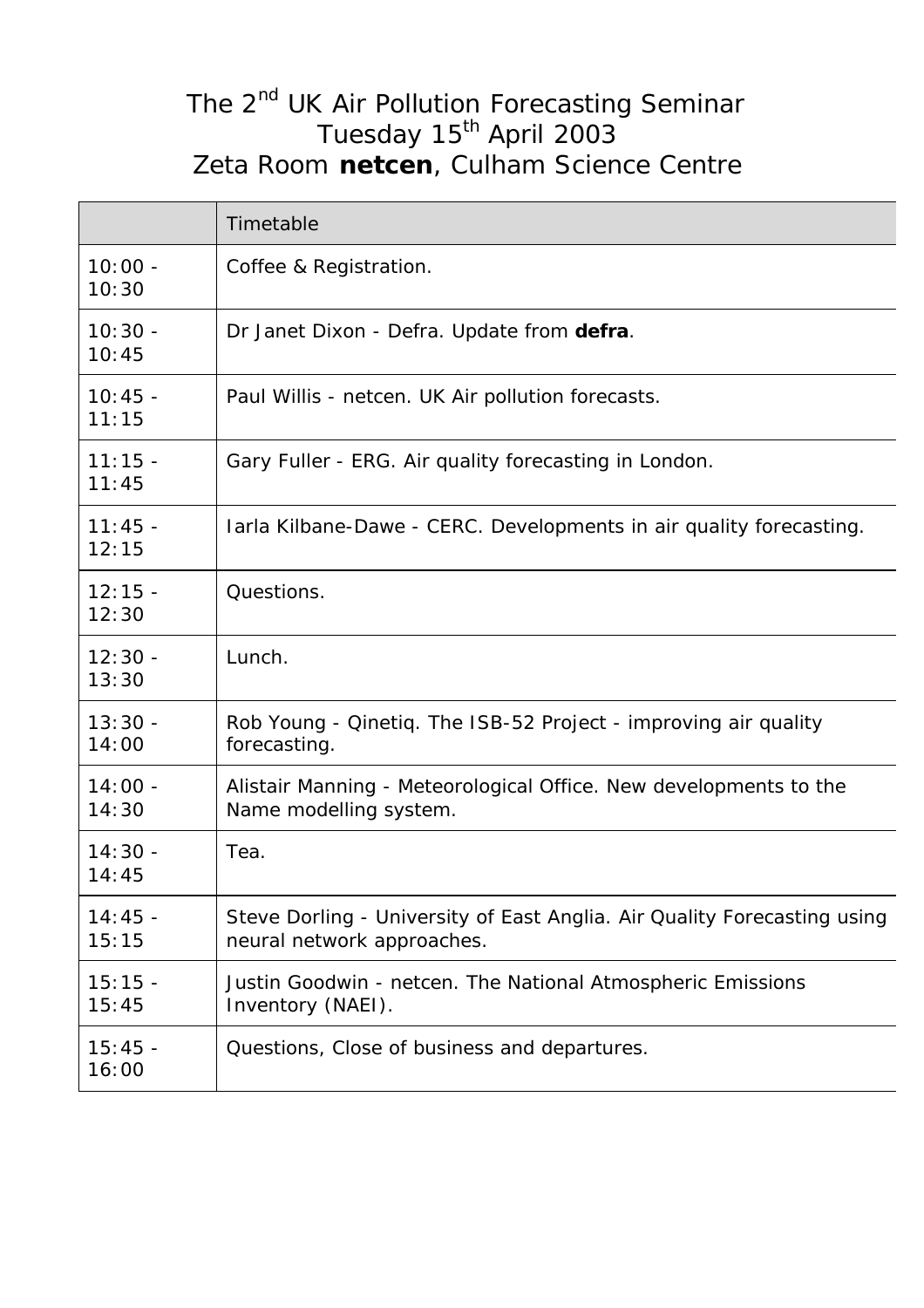## **Delegates and Speakers at the Second National Air Quality Forecasting Seminar Netcen, Culham Science Centre, Abingdon, Tuesday April 15th 2003**

|          | Name                   | Company                                            |
|----------|------------------------|----------------------------------------------------|
| Speaker  | Dr Janet Dixon         | Department for Environment, Food and Rural Affairs |
| Speaker  | Dr Steve Dorling       | University of East Anglia                          |
| Speaker  | <b>Gary Fuller</b>     | King's College London                              |
| Speaker  | Justin Goodwin         | Netcen                                             |
| Speaker  | Dr Íarla Kilbane-Dawe  | Cambridge Environmental Research Consultants       |
| Speaker  | Alistair Manning       | Met Office                                         |
| Speaker  | Paul Willis            | Netcen                                             |
| Speaker  | Rob Young              | QinetiQ                                            |
|          |                        |                                                    |
| Delegate | Ann Beeston            | Stoke on Trent City Council                        |
| Delegate | Dr Sian Bethan         | Powergen                                           |
| Delegate | Don Bradley            | Golder Associates (UK) Ltd                         |
| Delegate | Nicola Britton         | Welsh Assembly Government                          |
| Delegate | Jon Bower              | Netcen Project Director                            |
| Delegate | Dr David Carruthers    | Cambridge Environmental Research Consultants       |
| Delegate | Dr Tim Chatterton      | University of the West of England                  |
| Delegate | Sean Christiansen      | <b>Netcen Calibration Club</b>                     |
| Delegate | Gordon Clamp           | Coventry City Council                              |
| Delegate | Andy Cook              | Netcen Air Quality Forecaster                      |
| Delegate | Mr Neil Cooper         | Leicester City Council                             |
| Delegate | Alistair Curran        | <b>Belfast City Council</b>                        |
| Delegate | <b>Barry Dare</b>      | National Assembly for Wales                        |
| Delegate | Ms Claire Dodd         | <b>Scottish Executive</b>                          |
| Delegate | Mr James Ellison       | Leicester City Council                             |
| Delegate | Peter Fleming          | <b>CBISS Ltd</b>                                   |
| Delegate | Ivan Gregg             | Department of Environment Northern Ireland         |
| Delegate | <b>Richard Gunning</b> | Dudley Metropolitan Borough Council                |
| Delegate | Dr Samantha Harris     | Coventry City Council                              |
| Delegate | Miss Gillian Hickey    | <b>Environment Agency</b>                          |
| Delegate | Mr Nick Hodges         | Leicester City Council                             |
| Delegate | Paul Hunt              | Portsmouth City Council                            |
| Delegate | Paul Huntington        | South Somerset District Council                    |
| Delegate | Mike Isherwood         | Stoke on Trent City Council                        |
| Delegate | Ned Johnson            | London Borough of Enfield                          |
| Delegate | <b>Andrew Kent</b>     | Netcen Air Quality Forecaster                      |
| Delegate | Garry Mahoney          | Sefton Metropolitan Borough Council                |
| Delegate | Daniel Marsh           | King's College London                              |
| Delegate | Dr Chris Martin        | <b>Energy Monitoring Company Ltd</b>               |
| Delegate | Mr Keir McAndrew       | Scottish Environment Protection Agency             |
| Delegate | Suzanne McCutcheon     | Mendip District Council                            |
| Delegate | <b>Ian Nadin</b>       | Ellesmere Port & Neston Borough Council            |
| Delegate | Mr Alex Newton         | <b>ERM Environmental Resources Management</b>      |
| Delegate | Mr Gareth Noble        | London Borough of Harrow                           |
| Delegate | Mr Paul Norman         | EnviroTechnology Services Plc                      |
| Delegate | Jack Pease             | Air Quality Management                             |
| Delegate | John Pitt              | <b>Surrey County Council</b>                       |
| Delegate | Mr Tom Price           | The City and County of Swansea                     |
| Delegate | Samuel Rouse           | <b>Environment Agency</b>                          |
| Delegate | Dr Victoria Sheppard   | <b>Environment Agency</b>                          |
| Delegate | Mr Matt Shutt          | <b>Environment Agency</b>                          |
| Delegate | Natasha Stanley        | Northampton Borough Council                        |
| Delegate | John Stedman           | Netcen Principal Scientific Researcher             |